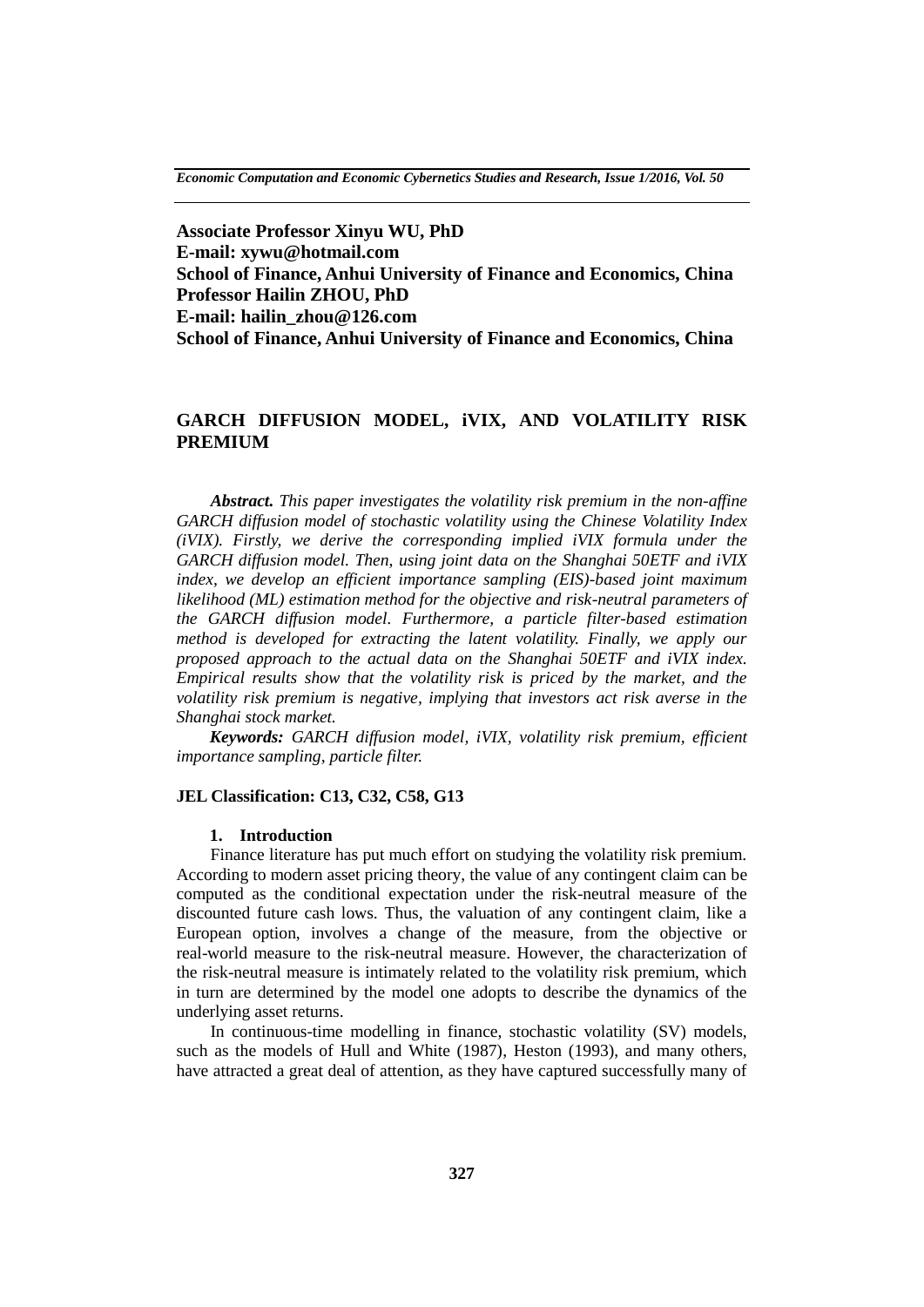the stylized facts of financial asset returns, such as time-varying volatility, volatility clustering, and leverage effect. Among these models, the square-root SV model of Heston (1993) which belongs to the general class of affine models seems to be the most popular model. The main reason behind that is because the affine SV model of Heston (1993) provide computational tractability that leads to closed-form solutions for option pricing. Unfortunately, there is a growing literature that provides empirical evidence against affine SV models (see e.g., Chernov et al., 2003; Jones, 2003; Aït-Sahalia and Kimmel, 2007, among many others).

\_\_\_\_\_\_\_\_\_\_\_\_\_\_\_\_\_\_\_\_\_\_\_\_\_\_\_\_\_\_\_\_\_\_\_\_\_\_\_\_\_\_\_\_\_\_\_\_\_\_\_\_\_\_\_\_\_\_\_\_\_\_

Recently, non-affine SV models, such as GARCH or general constant elasticity of variance (CEV)-type diffusion models, have been found to capture the dynamics of the underlying asset returns much better than the affine SV model of Heston (1993) (Aït-Sahalia and Kimmel, 2007; Jones, 2003). Particularly, the GARCH diffusion model of non-affine specification has attracted a great deal of attention in recent years in the finance literature. A number of papers have provide strong evidence for the GARCH diffusion model not only for underlying asset but also for option data (e.g., Christoffersen et al., 2010; Chourdakis and Dotsis, 2011; Wu et al., 2012; Kaeck and Alexander, 2012, 2013).

Several estimation strategies for inferring the volatility risk premium have been proposed under the affine/non-affine SV models in the literature. One estimation strategy for inferring the volatility risk premium relies on the options data (see e.g., Chernov and Ghysels, 2000; Pan, 2002; Polson and Stroud, 2003; Eraker, 2004; Cheng et al., 2008; Garcia et al., 2011; Ferriani and Pastorello, 2012). However, using options data in estimation will no doubt create an unmanageable computational burden, as it inevitably involves option valuation for SV option pricing models. Instead of dealing with options data that will complicate the estimation procedure, some authors proposed alternative approach for inferring the volatility risk premium using the CBOE Volatility Index (VIX), a volatility index for the S&P500 return (see e.g., Jone, 2003; Duan and Yeh, 2010; Chourdakis and Dotsis, 2011; Bollerslev et al., 2011). The fundamental advantage of this approach is that the value for the volatility risk premium can be inferred without directly using option prices in estimation, thus avoids costly numerical option valuations and significantly reduces the computational burden.

In this paper, we study the volatility risk premium under the non-affine GARCH diffusion model of stochastic volatility, using the Chinese Volatility Index (iVIX), a volatility index similar to the CBOE VIX, which calculated based on the Shanghai 50ETF options data. We derive the corresponding implied iVIX formula under the GARCH diffusion model, and develop an efficient importance sampling (EIS)-based joint maximum likelihood (ML) estimation method for the objective and risk-neutral parameters of the GARCH diffusion model, using joint data on the Shanghai 50ETF and iVIX index. The EIS-ML method is easy to implement and enables us to estimate the parameters of the GARCH diffusion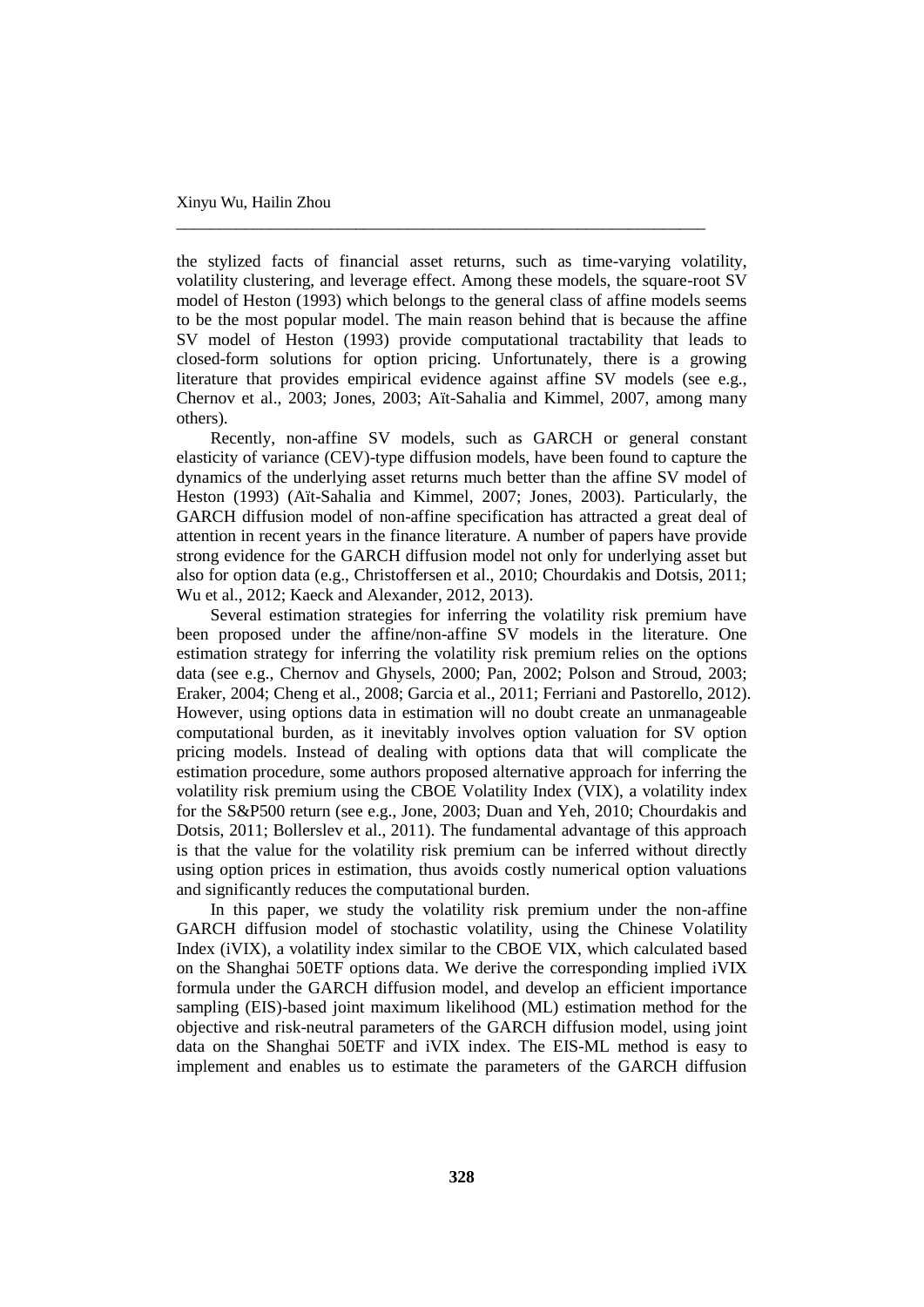model precisely. Since the knowledge of the estimated model parameters is not sufficient to compute the volatility risk premium, we also have to know the latent spot volatility as well. We further develop in this paper a particle filter algorithm for extracting latent volatility using joint data. Then, it allows us to infer the volatility risk premium implied by the iVIX.

\_\_\_\_\_\_\_\_\_\_\_\_\_\_\_\_\_\_\_\_\_\_\_\_\_\_\_\_\_\_\_\_\_\_\_\_\_\_\_\_\_\_\_\_\_\_\_\_\_\_\_\_\_\_\_\_\_\_\_\_\_\_\_\_\_

To illustrate our estimation approach empirically, we apply the approach to estimate the volatility risk premium using actual data on the Shanghai 50ETF and iVIX index. We find that the volatility risk is priced by the market, and the volatility risk premium is negative, implying that investors act risk averse in the Shanghai stock market.

The rest of the paper is organized as follows. In Section 2, we propose under the objective probability measure the GARCH diffusion model, and proceed to derive the corresponding system under the risk-neutral measure and the volatility risk premium. Moreover, the corresponding implied iVIX formula under the GARCH diffusion model is derived. In Section 3, we detail the EIS-ML method and the particle filter method for the parameter and latent state variable estimation of the model. The empirical results are reported in Section 4, and we conclude in Section 5.

#### **2. The model**

We adopt the non-affine GARCH diffusion model to characterize the dynamics of the underlying asset returns, and serves the basis of volatility risk premium estimation. We describe the model under the objective probability measure in Section 2.1, and derive the corresponding system under the risk-neutral measure and volatility risk premium in Section 2.2. A derivation of the iVIX formula under the GARCH diffusion model is presented in Section 2.3.

#### **2.1 The GARCH diffusion model**

In the GARCH diffusion model, the dynamics under the objective probability measure of the underlying asset price  $S_t$ , and the associated volatility,  $V_t$ , are assumed to be given by

$$
dS_t = \mu S_t dt + \sqrt{V_t} S_t dW_{1t}
$$
 (1)

$$
dS_t = \mu S_t dt + \sqrt{V_t S_t} dW_{1t}
$$
\n
$$
dV_t = (\alpha - \beta V_t) dt + \sigma V_t [\rho dW_{1t} + \sqrt{1 - \rho^2} dW_{2t}]
$$
\n(1)

where  $\mu$  is the mean of the underlying asset returns,  $\alpha/\beta$  is the long-run mean of volatility,  $\beta$  is the mean reversion rate of volatility,  $\sigma$  is the volatility of volatility, and  $W_{1t}$  and  $W_{2t}$  are two standard Brownian motions.

#### **2.2 Risk-neutral measure and volatility risk premium**

To change the objective measure to the risk-neutral one, we need to apply the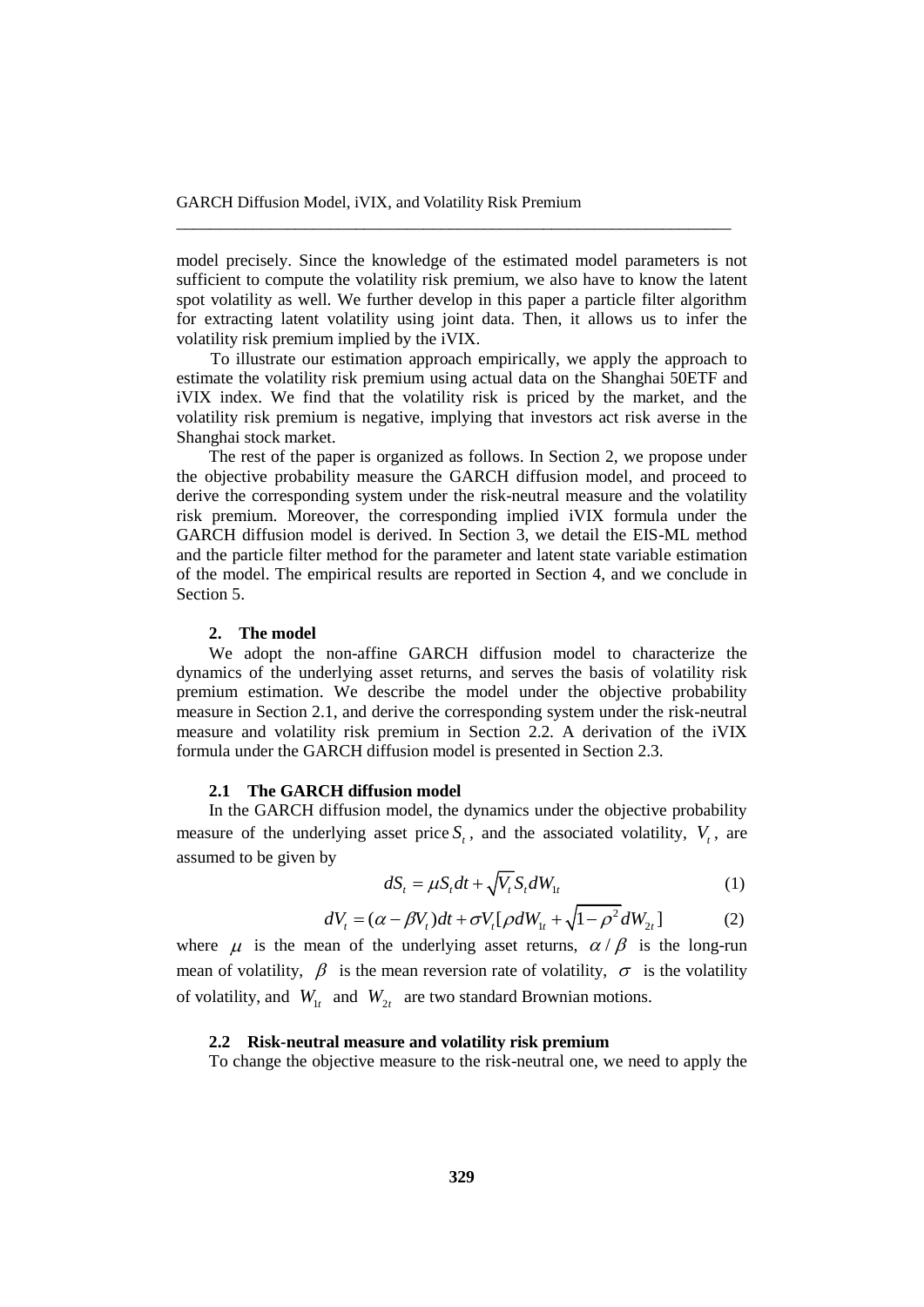Girsanov's theorem. Specifically, let us consider the Radon-Nikodym derivative of

\_\_\_\_\_\_\_\_\_\_\_\_\_\_\_\_\_\_\_\_\_\_\_\_\_\_\_\_\_\_\_\_\_\_\_\_\_\_\_\_\_\_\_\_\_\_\_\_\_\_\_\_\_\_\_\_\_\_\_\_\_\_

Girsanov's theorem. Specifically, let us consider the Radon-Nikodym derivative of  
the objective probability measure with respect to the risk-neutral one, which is  

$$
\xi_t = \exp\left\{-\frac{1}{2}\int_0^t (\gamma_{1u}^2 + \gamma_{2u}^2)du - \int_0^t \gamma_{1u}dW_{1u} - \int_0^t \gamma_{2u}dW_{2u}\right\}
$$
(3)

where  $\gamma_t = (\gamma_{1t}, \gamma_{2t})'$  is the vector of the market prices of risks, return and volatility risks, respectively.

Define  $dW_{1t}^* = \gamma_{1t}dt + dW_{1t}$  and  $dW_{2t}^* = \gamma_{2t}dt + dW_{2t}$ , such that  $W_{1t}^*$  and  $W_{2t}^*$ are two standard Brownian motions under the risk-neutral measure. Then, we can proceed to determine the risk-neutral dynamics of  $S_t$  and  $V_t$ , which can be calculated as follows:

s nonows:  
\n
$$
dS_t = \mu S_t dt + \sqrt{V_t} S_t dW_{1t} = [\mu - \gamma_{1t} \sqrt{V_t}] S_t dt + \sqrt{V_t} S_t dW_{1t}^*
$$

Note that the discounted asset price process is a martingale under the risk-neutral measure, we have

$$
\gamma_{1t} = (\mu - r) / \sqrt{V_t}
$$

where  $r$  is the risk-free interest rate. Thus,

$$
dS_t = rS_t dt + \sqrt{V_t} S_t dW_{1t}^* \tag{4}
$$

and

$$
dV_t = [\alpha - \beta V_t - \lambda(V_t)]dt + \sigma V_t[\rho dW_t^* + \sqrt{1 - \rho^2} dW_{2t}^*]
$$

where  $\lambda(V_t) = \sigma \rho \gamma_1 V_t + \sigma \sqrt{1 - \rho^2}$  $\lambda(V_t) = \sigma \rho \gamma_{1t} V_t + \sigma \sqrt{1 - \rho^2} \gamma_{2t} V_t$ , represents the volatility risk premium. We assume that the volatility risk premium is a linear function of  $V_t$ , which is  $\lambda(V_t) = \eta_0 + \eta_1 V_t$ .

Then the market price of volatility risk is given by<br> $\eta_0 + \eta_1 V_t - \sigma \rho \gamma_1 V_t$ 

$$
\gamma_{2t} = \frac{\eta_0 + \eta_1 V_t - \sigma \rho \gamma_{1t} V_t}{\sigma \sqrt{1 - \rho^2} V_t}
$$

such that the risk-neutral volatility dynamics can be expressed as<br>  $dV = (\alpha^* - \beta^* V)dt + \sigma V[\rho dW^* + \sqrt{1 - \rho^2}dW^*]$ 

k-neutral volatility dynamics can be expressed as  
\n
$$
dV_t = (\alpha^* - \beta^* V_t)dt + \sigma V_t[\rho dW_{1t}^* + \sqrt{1 - \rho^2} dW_{2t}^*]
$$
\n(5)

where  $\alpha^* = \alpha - \eta_0$ ,  $\beta^* = \beta + \eta_1$ .

Given the parameter values under both the objective and risk-neutral measures and the latent volatility, the volatility risk premium can be obtained:<br>  $\lambda(V_t) = (\alpha - \alpha^*) + (\beta^* - \beta)V_t$  (6)

$$
\lambda(V_t) = (\alpha - \alpha^*) + (\beta^* - \beta)V_t \tag{6}
$$

### **2.3 GARCH diffusion implied iVIX formula**

As the iVIX index is similar to the CBOE VIX index, according to Duan and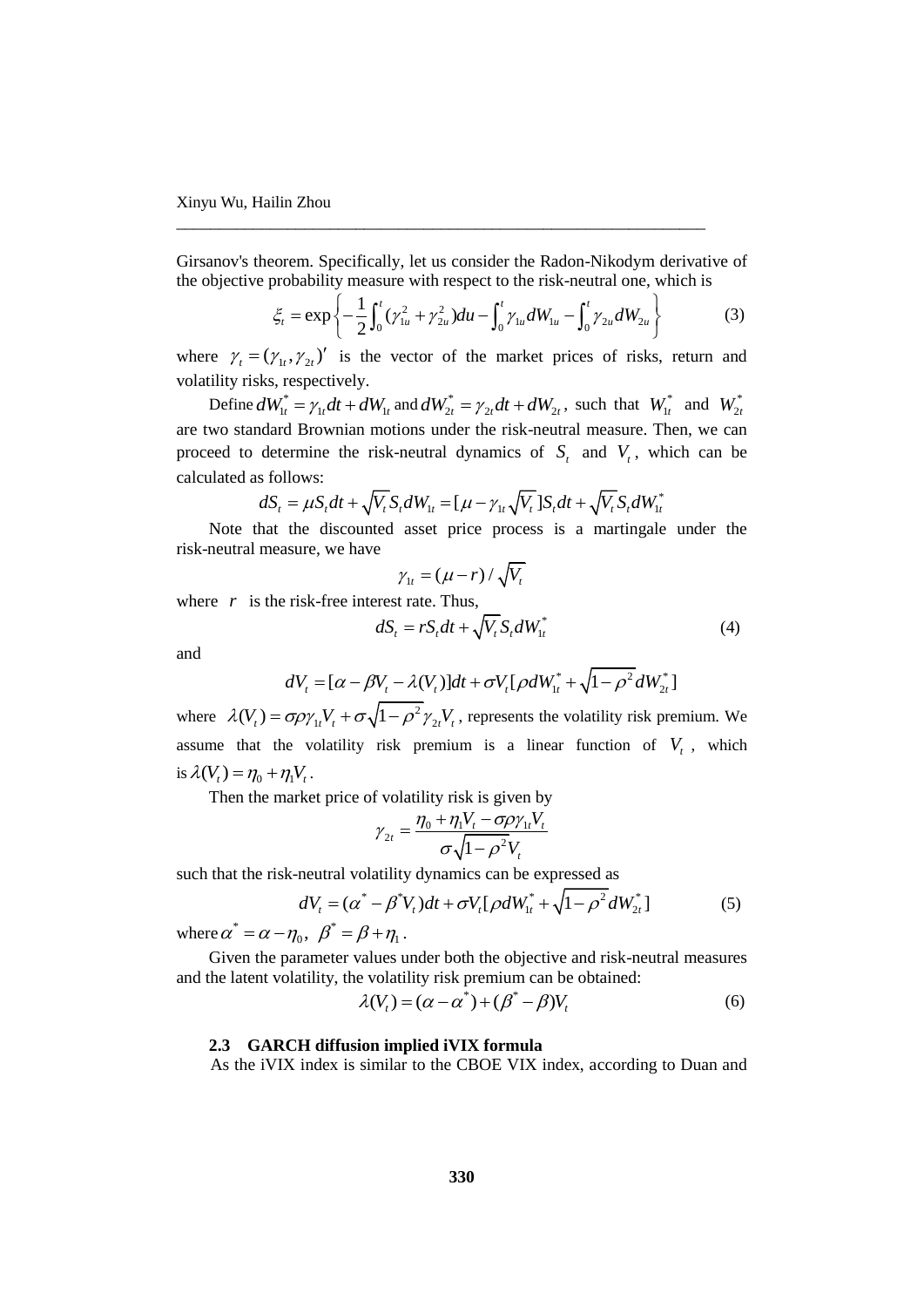Yeh (2010), we have

$$
iVIXt2(\tau) = \frac{2}{\tau} \left( r\tau - E_t^{\mathcal{Q}} \left[ \ln \frac{S_{t+\tau}}{S_t} \right] \right)
$$
(7)

where  $\tau = 30/365$ ,  $E_i^{\phi}$  $E_i^Q$  is the risk-neutral conditional expectation at time  $t$ .

\_\_\_\_\_\_\_\_\_\_\_\_\_\_\_\_\_\_\_\_\_\_\_\_\_\_\_\_\_\_\_\_\_\_\_\_\_\_\_\_\_\_\_\_\_\_\_\_\_\_\_\_\_\_\_\_\_\_\_\_\_\_\_\_\_

Eq. (4) can be used to obtain  
\n
$$
E_t^Q \left[ \ln \frac{S_{t+\tau}}{S_t} \right] = r\tau - \frac{1}{2} \int_t^{t+\tau} E_t^Q(V_s) ds \tag{8}
$$

and from Eq. (5), for any 
$$
\beta^* \neq 0
$$
 and  $\tau > 0$ , we have  
\n
$$
\int_t^{t+\tau} E_t^{\mathcal{Q}}(V_s) ds = \frac{\alpha^*}{\beta^*} \left( \tau - \frac{1 - e^{-\beta^* \tau}}{\beta^*} \right) + \frac{1 - e^{-\beta^* \tau}}{\beta^*} V_t
$$
\n(9)

and for  $\beta^* = 0$ , we have

$$
\int_{t}^{t+\tau} E_{t}^{Q}(V_{s})ds = \frac{1}{2}\alpha^{*}\tau^{2} + \tau V_{t}
$$
 (10)

Combining Eqs. (7)-(10) gives rise to a theoretical link

$$
iVIXt2(\tau) = A(\tau) + B(\tau)Vt
$$
 (11)

where

$$
B(\tau) = \begin{cases} \frac{1 - e^{-\beta^* \tau}}{\beta^* \tau}, & \beta^* \neq 0 \\ 1, & \beta^* = 0 \end{cases} \text{ and } A(\tau) = \begin{cases} \frac{\alpha^*}{\beta^*} (1 - B(\tau)), & \beta^* \neq 0 \\ \frac{1}{2} \alpha^* \tau, & \beta^* = 0 \end{cases}
$$

The above result shows that the iVIX index can be linked in closed-form to the latent volatility,  $V_t$ , for the GARCH diffusion model, thus provides a simple way to deal with the estimation challenge.

#### **3. Estimation methodology**

In this section, we focus on how to estimate the objective and risk-neutral parameters and latent state variables of the GARCH diffusion model using the Shanghai 50ETF and iVIX index. First, we describe how to estimate jointly the objective and risk-neutral parameters using the EIS-ML method. Then we illustrate how to estimate the latent state variables using the particle filter algorithm.

#### **3.1 Joint ML estimation**

Let  $s_t = \ln S_t$  and  $h_t = \ln V_t$ . By Itô's lemma, we have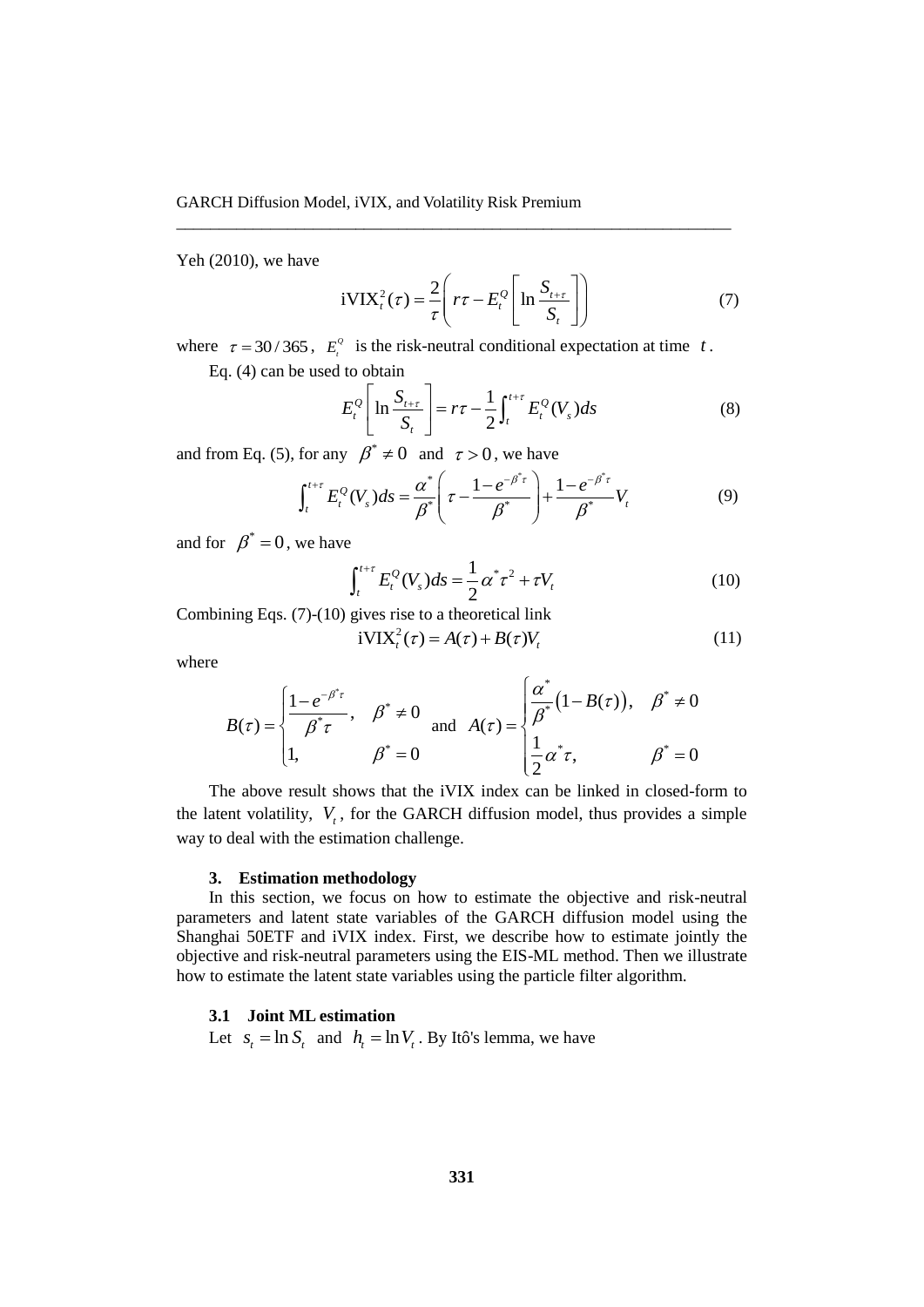$$
ds_t = (\mu - \frac{1}{2}e^{h_t})dt + e^{h_t/2}dW_{1t}
$$
\n(12)

$$
dh_{t} = (\alpha e^{-h_{t}} - \beta - \frac{1}{2}\sigma^{2})dt + \sigma[\rho dW_{1t} + \sqrt{1 - \rho^{2}}dW_{2t}]
$$
\n(13)

In the empirical literature, the above continuous-time model must be discretized to facilitate the parameter estimation. A simple Euler discretisation leads to the following discrete-time stochastic processes

\_\_\_\_\_\_\_\_\_\_\_\_\_\_\_\_\_\_\_\_\_\_\_\_\_\_\_\_\_\_\_\_\_\_\_\_\_\_\_\_\_\_\_\_\_\_\_\_\_\_\_\_\_\_\_\_\_\_\_\_\_\_

$$
x_{t} = (\mu - \frac{1}{2}e^{h_{t-1}})\Delta + e^{h_{t-1}/2}\sqrt{\Delta \varepsilon_{t}}
$$
 (14)

$$
\lambda_t - (\mu - \frac{1}{2}e^{-\frac{1}{2}(\mu - \frac{1}{2})\Delta + \epsilon} \sqrt{\Delta \varepsilon_t}
$$
\n
$$
h_t = h_{t-1} + (\alpha e^{-h_{t-1}} - \beta - \frac{1}{2}\sigma^2)\Delta + \sigma\sqrt{\Delta}[\rho\varepsilon_t + \sqrt{(1-\rho^2)}\eta_t]
$$
\n(15)

where  $x_t = s_t - s_{t-1}$  is the continuously compounded return of the underlying asset,  $\Delta$  is the time interval,  $\varepsilon$ <sub>t</sub> and  $\eta$ <sub>t</sub> are independent and identically distributed (i.i.d.) standard normal random variables and uncorrelated.

In order to perform the joint estimation of objective and risk-neutral parameters, we consider the additional information provided by the iVIX index. To account for possible measurement error in the iVIX index, we assume the observed log iVIX index as follows:

$$
\text{ln} \, \text{i} \, \text{VIX}_t(\tau) = \frac{1}{2} \ln[A(\tau) + B(\tau) V_t] + \delta V_t \tag{16}
$$

where  $V_t$  are i.i.d. standard normal random variables and independent of  $\varepsilon_t$  and  $\eta_t$ ,  $\delta$  is the parameter corresponding to the measurement error.

It is clear that Eqs. (14)-(16) constitute a nonlinear and non-Gaussian state-space model with log volatility is the latent state variable. To estimate this model using ML method, we need to integrate out the latent state variables from the joint density of the observations and latent state variables and derive an explicit expression for the marginal likelihood of observations.

Let  $\mathbf{X} = (x_1, ..., x_T)$  be a vector of the observed underlying asset returns (50ETF returns), let  $\mathbf{Y} = (\ln i V I X_1, ..., \ln i V I X_T)'$  be a vector of the observed log iVIX and let  $\mathbf{H} = (h_1, ..., h_T)^\prime$  be a vector of the latent state variables which are the log volatilities in our case. The likelihood function of the observed samples

of 50ETF returns and iVIX can in principle be expressed as  
\n
$$
L(\mathbf{X}, \mathbf{Y}; \Theta, h_0) = \int p(\mathbf{X}, \mathbf{Y}, \mathbf{H}; \Theta, h_0) d\mathbf{H}
$$
\n(17)

where  $\Theta = (\mu, \alpha, \beta, \sigma, \rho, \alpha^*, \beta^*, \delta)'$ ,  $h_0$  is the initial log volatility, and we will estimate along with parameter vector  $\Theta$ , and  $p(\mathbf{X}, \mathbf{Y}, \mathbf{H}; \Theta, h_0)$  is the joint density of  $X$ ,  $Y$  and  $H$ , which can be written as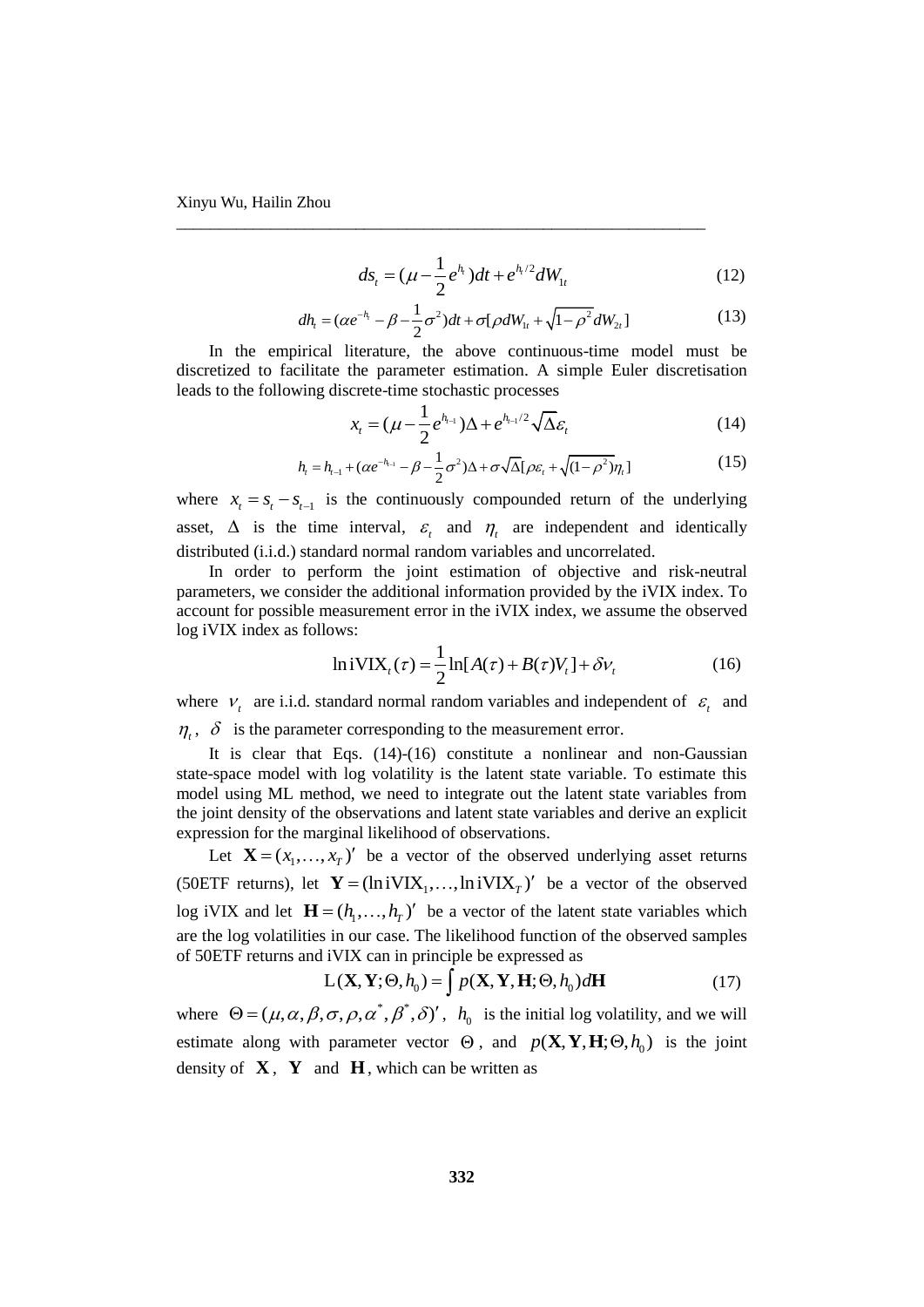$(\mathbf{X}, \mathbf{Y}, \mathbf{H}; \Theta, h_0) = \prod_{t=1}^{T} p(\ln i \text{VIX}_t | h_t, \Theta) p(x_t | h_{t-1}, \Theta) p(h_t | x_t, h_{t-1}, \Theta)$ 1  $p(\mathbf{X}, \mathbf{Y}, \mathbf{H}; \Theta, h_0) = \prod_{t=1}^{T} p(\text{lniVIX}_t | h_t, \Theta) p(x_t | h_{t-1}, \Theta) p(h_t | x_t, h_{t-1}, \Theta)$  (18) *t*  $\overline{a}$ (18) where  $p(\ln i \text{VIX}_t | h_t, \Theta)$  is the normal density of  $\ln i \text{VIX}_t$  with the conditional mean  $\frac{1}{2} \ln[A(\tau) + B(\tau) V_t]$  $\frac{1}{2} \ln[A(\tau) + B(\tau)V_t]$  and the conditional variance  $\delta^2$ ,  $p(x_t | h_{t-1}, \Theta)$  is the normal density of  $x_t$  with the conditional mean  $(\mu - \frac{1}{2}e^{h_{t-1}})$  $\mu - \frac{1}{2}e^{h_{t-1}}\Delta$  and the conditional variance  $e^{h_{t-1}}\Delta$  and  $p(h_t | x_t, h_{t-1}, \Theta)$  is the normal density of  $h$ <sub>t</sub> with the conditional mean and the conditional variance are given by

\_\_\_\_\_\_\_\_\_\_\_\_\_\_\_\_\_\_\_\_\_\_\_\_\_\_\_\_\_\_\_\_\_\_\_\_\_\_\_\_\_\_\_\_\_\_\_\_\_\_\_\_\_\_\_\_\_\_\_\_\_\_\_\_\_

$$
\mu_{t} = h_{t-1} + (\alpha e^{-h_{t-1}} - \beta - \frac{1}{2}\sigma^2)\Delta + \sigma\rho \frac{x_{t} - (\mu - \frac{1}{2}e^{h_{t-1}})\Delta}{e^{h_{t-1}/2}}
$$
(19)

$$
\sigma_t^2 = \sigma^2 (1 - \rho^2) \Delta \tag{20}
$$

Given the likelihood function L , the ML estimates of parameters of the state-space model in Eqs. (14)-(16) are then given by<br>  $(\hat{\Theta}, \hat{h}_0) = \arg \max_{(\hat{\Theta}, h)} \ln L(\mathbf{X}, \mathbf{Y}; \Theta, h_0)$ 

$$
(\hat{\Theta}, \hat{h}_0) = \arg \max_{(\Theta, h_0)} \ln L(\mathbf{X}, \mathbf{Y}; \Theta, h_0)
$$

#### **3.2 EIS to likelihood approximation**

Since a typical financial time series has at least several hundreds of observations, the high-dimensional integral in the right hand of Eq. (17) rarely has analytical expression. Meanwhile, using the traditional numerical integration methods to approximate the integral is also infeasible. In order to overcome this problem, we use the Monte Carlo simulation methods.

From Eq. (18), the likelihood function in Eq. (17) can be rewritten as

oblem, we use the Monte Carlo simulation methods.  
\nFrom Eq. (18), the likelihood function in Eq. (17) can be rewritten as  
\n
$$
L(\mathbf{X}, \mathbf{Y}; \Theta, h_0) = \int \prod_{t=1}^{T} p(\ln i \text{VIX}_t | h_t, \Theta) p(x_t | h_{t-1}, \Theta) p(h_t | x_t, h_{t-1}, \Theta) d\mathbf{H}
$$
 (21)

Let  $h_t^{(s)}$  is drawn independently from the so-called natural importance sampling (NIS) density  $p(h_{t} | x_{t}, h_{t-1}^{(s)})$ estimate is given by

$$
p(h_t | x_t, h_{t-1}^{(s)}, \Theta) \text{, then the corresponding NIS-Monte Carlo}
$$
\n
$$
\text{L}^{\circ}(\mathbf{X}, \mathbf{Y}; \Theta, h_0) = \frac{1}{S} \sum_{s=1}^{S} \left[ \prod_{t=1}^{T} p(\text{lniv}) \mathbf{X}_t | h_t^{(s)}, \Theta) p(x_t | h_{t-1}^{(s)}, \Theta) \right] \tag{22}
$$

A primary advantage of the NIS is that it is intuitive and simple to implement. However, it turns out that the NIS estimate is highly inefficient since its sampling variance rapidly increases with the sample size  $T$ . Thus this estimate cannot be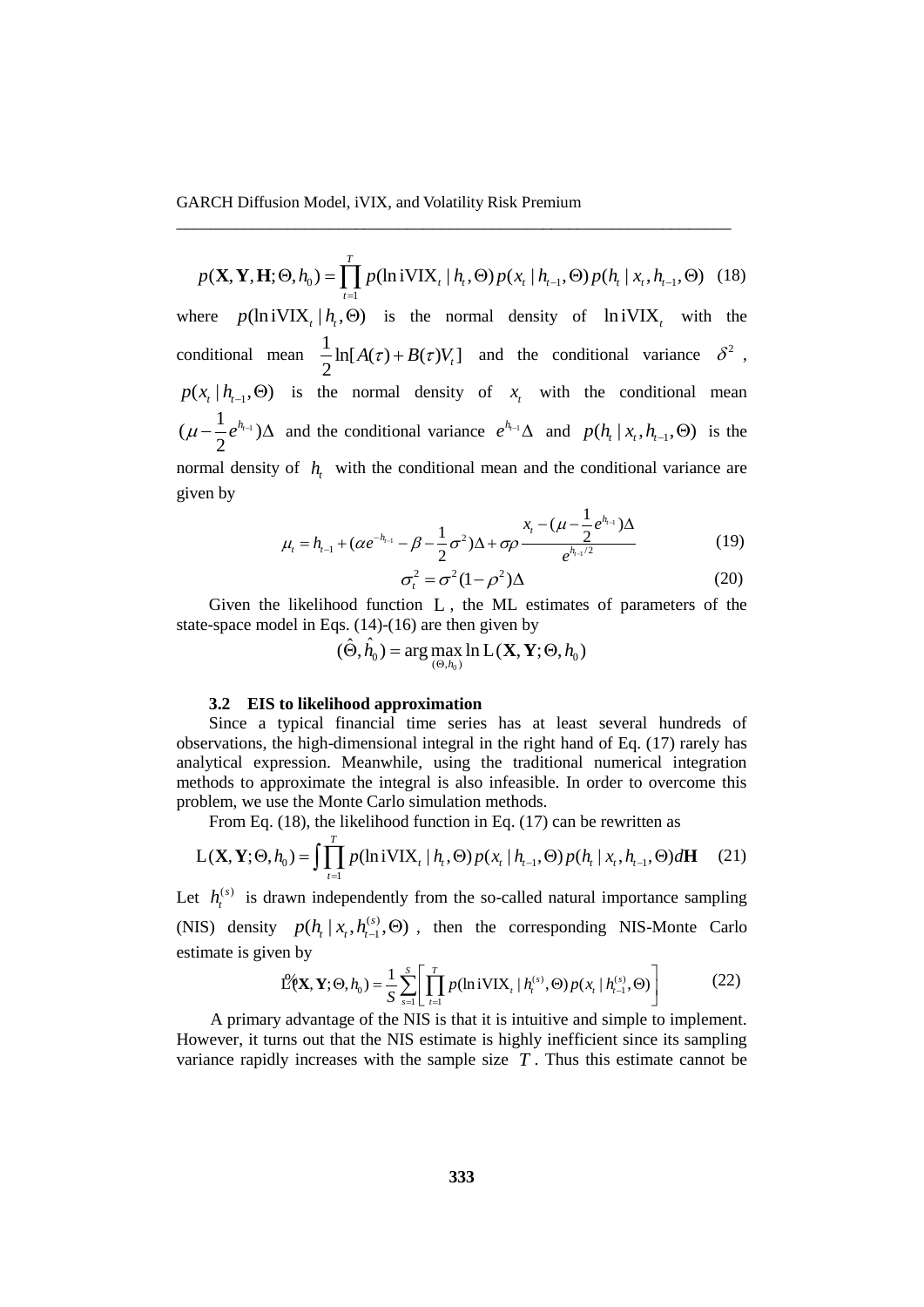relied on practically. To overcome this drawback of the NIS, we adopt the EIS proposed by Richard and Zhang (2007). Based upon this Monte Carlo integration technique, high-dimensional integral can be evaluated quickly with high numerical accuracy.

\_\_\_\_\_\_\_\_\_\_\_\_\_\_\_\_\_\_\_\_\_\_\_\_\_\_\_\_\_\_\_\_\_\_\_\_\_\_\_\_\_\_\_\_\_\_\_\_\_\_\_\_\_\_\_\_\_\_\_\_\_\_

The EIS requires an auxiliary parametric importance sampler from which samples can be obtained efficiently. Let  $\{m_t(h_t | x_t, h_{t-1}, a_t)\}_{t=1}^T$  be an auxiliary sampler (i.e., EIS sampler) indexed by the auxiliary parameter  $\{a_t\}_{t=1}^T$ . The likelihood function in Eq. (21) is rewritten as<br>  $L(\mathbf{X}, \mathbf{Y}; \Theta, h_0) = \int \left[ \prod_{t=1}^T \frac{p(\ln i \text{VIX}_t | h_t, \Theta) p(x_t | h_{t-1}, \Theta) p(h_t | x_t, h_{t-1}, \Theta)}{m_t$ likelihood function in Eq. (21) is rewritten as

elihood function in Eq. (21) is rewritten as  
\n
$$
L(\mathbf{X}, \mathbf{Y}; \Theta, h_0) = \int \left[ \prod_{t=1}^T \frac{p(\ln i \mathbf{V} \mathbf{IX}_t | h_t, \Theta) p(x_t | h_{t-1}, \Theta) p(h_t | x_t, h_{t-1}, \Theta)}{m_t(h_t | x_t, h_{t-1}, a_t)} \right]
$$
\n
$$
\times \prod_{t=1}^T m_t(h_t | x_t, h_t, a_t) \mathbf{H}.
$$
\n(23)

$$
\times \prod_{t=1}^{N} m_t (n_t | x_t, p_t, q_t) \mathbf{H} \tag{23}
$$
\nThe corresponding EIS-Monte Carlo estimate is then given by\n
$$
\hat{L}(\mathbf{X}, \mathbf{Y}; \Theta, h_0) = \frac{1}{S} \sum_{s=1}^{S} \left[ \prod_{t=1}^{T} \frac{p(\text{lniv}(\mathbf{X}_t | h_t^{(s)}, \Theta) p(x_t | h_{t-1}^{(s)}, \Theta) p(h_t^{(s)} | x_t, h_{t-1}^{(s)}, \Theta)}{m_t(h_t^{(s)} | x_t, h_{t-1}^{(s)}, a_t)} \right]
$$
\n(24)

where  $h_i^{(s)}$  is drawn independently from the EIS density  $m_i(h_i | x_i, h_{i-1}^{(s)})$  $m_t(h_t | x_t, h_{t-1}^{(s)}, a_t)$ .

Following Richard and Zhang(2007), we write EIS density 
$$
m_t
$$
 as  
\n
$$
m_t(h_t | x_t, h_{t-1}, a_t) = \frac{k_t(h_t | x_t, h_{t-1}, a_t)}{\chi_t(x_t, h_{t-1}, a_t)}
$$
\n(25)

$$
\chi_t(x_t, h_{t-1}, a_t)
$$
  

$$
\chi_t(x_t, h_{t-1}, a_t) = \int k_t(h_t | x_t, h_{t-1}, a_t) dh_t
$$
 (26)

where  $k_{i} (h_{i} | x_{i}, h_{i-1}, a_{i})$  is the density kernel. According to the state-space model<br>in Eqs. (14)-(16), we set<br> $k_{i} (h_{i} | x_{i}, h_{i-1}, a_{i}) = p(h_{i} | x_{i}, h_{i-1}, \Theta) \exp\{a_{1,i} h_{i} + a_{2,i} h_{i}^{2}\}$  (27) in Eqs. (14)-(16), we set

$$
k_{t}(h_{t} | x_{t}, h_{t-1}, a_{t}) = p(h_{t} | x_{t}, h_{t-1}, \Theta) \exp\{a_{1,t}h_{t} + a_{2,t}h_{t}^{2}\}
$$
 (27)

where  $a_t = (a_{1,t}, a_{2,t})$ .

From Eqs. (25) and (27), we have  
\n
$$
\prod_{t=1}^{T} \frac{p(\ln i \text{VIX}_{t} | h_{t}, \Theta) p(x_{t} | h_{t-1}, \Theta) p(h_{t} | x_{t}, h_{t-1}, \Theta)}{m_{t}(h_{t} | x_{t}, h_{t-1}, a_{t})}
$$
\n
$$
= p(x_{1} | h_{0}, \Theta) \chi_{1}(x_{1}, h_{0}, a_{1}) \times \prod_{t=1}^{T} \frac{p(\ln i \text{VIX}_{t} | h_{t}, \Theta) p(x_{t+1} | h_{t}, \Theta) \chi_{t+1}(x_{t+1}, h_{t}, a_{t+1})}{\exp\{a_{1,t} h_{t} + a_{2,t} h_{t}^{2}\}}
$$
\n(28)

where  $p(x_{T+1} | h_T, \Theta) \equiv \chi_{T+1}(x_{T+1}, h_T, a_{T+1}) \equiv 1$ . Thus, we set up the following minimization problem to minimize the EIS-Monte Carlo variance of Eq. (24):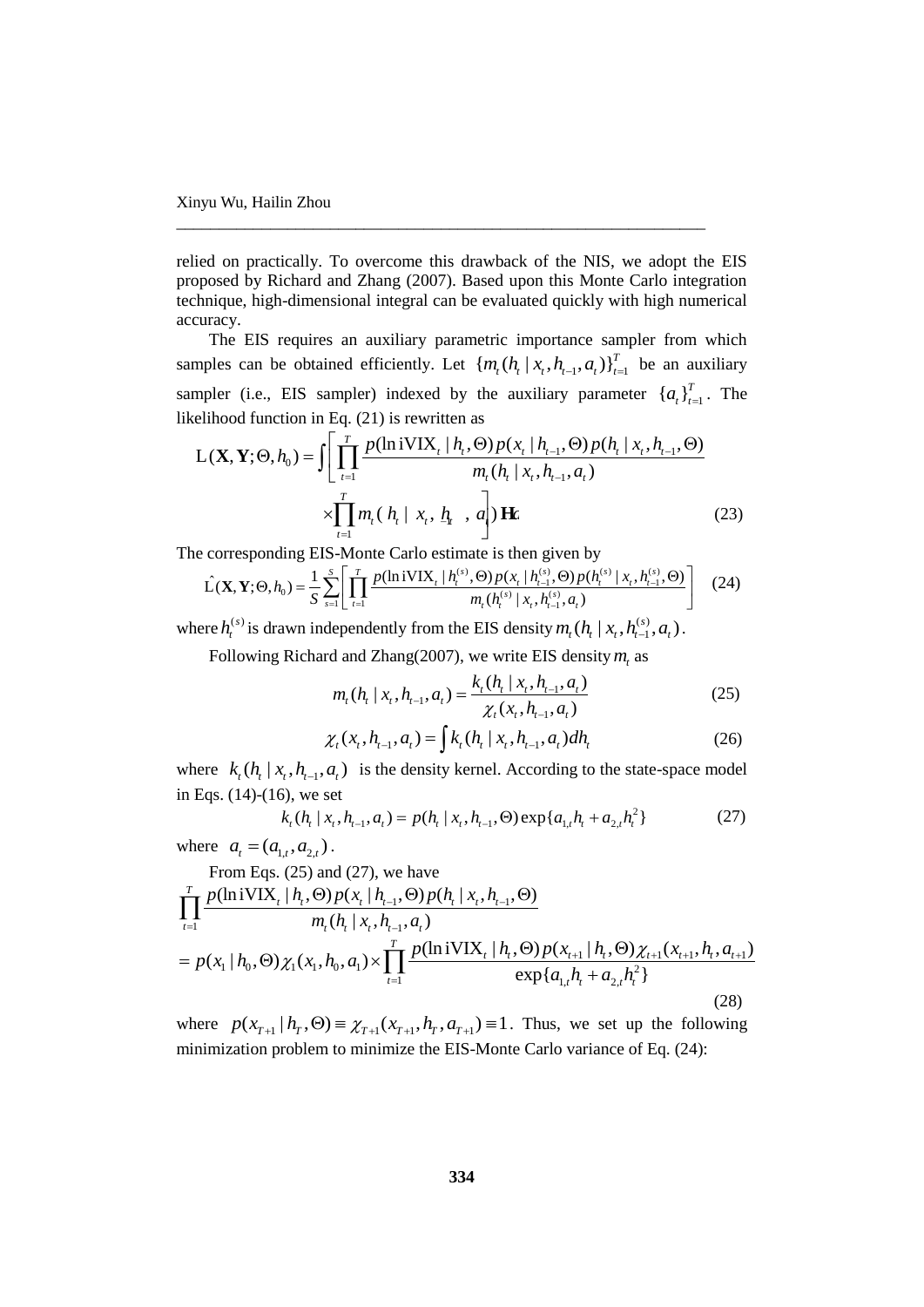GARCH Diffusion Model, iVIX, and Volatility Risk Premium  
\n
$$
(\hat{a}_t(\Theta), \hat{c}_t(\Theta)) = \arg \min_{(a_t, c_t)} \sum_{s=1}^s \{ \ln \left[ p(\ln iVIX_t | h_t^{(s)}, \Theta) p(x_{t+1} | h_t^{(s)}, \Theta) \chi_{t+1}(x_{t+1}, h_t^{(s)}, \hat{a}_{t+1}) \right] - c_t - a_{1,t} h_t^{(s)} + a_{2,t} (h_t^{(s)})^2 \}
$$
\n(29)

\_\_\_\_\_\_\_\_\_\_\_\_\_\_\_\_\_\_\_\_\_\_\_\_\_\_\_\_\_\_\_\_\_\_\_\_\_\_\_\_\_\_\_\_\_\_\_\_\_\_\_\_\_\_\_\_\_\_\_\_\_\_\_\_\_

where  $c_i$  is estimated along with the auxiliary parameter  $a_i$ .

In fact, the minimization problem described in Eq. (29) is equivalent to the wing auxiliary linear regression<br>  $\ln p(\ln iVIX_t | h_t^{(s)}, \Theta) + \ln p(x_{t+1} | h_t^{(s)}, \Theta) + \ln \chi_{t+1}(x_{t+1}, h_t^{(s)}, \hat{a}_{t+1})$ following auxiliary linear regression ssion<br>
(s),  $\Theta$ ) + ln  $p(x_1, | h^{(s)}, \Theta)$  + ln  $x_2, (x_3, h^{(s)})$ sion<br>
<sup>s</sup>.  $\Theta$ ) + ln *p*(*x*<sub>ii</sub>, | *h*<sup>(s)</sup>,  $\Theta$ ) + ln *y*<sub>ii</sub>(*x*<sub>iii</sub>, *h*<sup>(s)</sup>)

n 
$$
p(\text{ln} i \text{VIX}_t | h_t^{(s)}, \Theta) + \text{ln} p(x_{t+1} | h_t^{(s)}, \Theta) + \text{ln} \chi_{t+1}(x_{t+1}, h_t^{(s)}, \hat{a}_{t+1})
$$
  
=  $c_t + a_{1,t} h_t^{(s)} + a_{2,t} (h_t^{(s)})^2 + u_t^{(s)}, \quad s = 1, ..., S$  (30)

where  $u_t^{(s)}$  is the error term. Since  $\chi_{t+1}$  depends on  $a_{t+1}$ , the coefficients are calculated recursively, proceeding from  $t = T, T - 1, ..., 1$ .

In summary, it is possible to compute the likelihood function of the state-space model in Eqs. (14)-(16) for given the parameter vector  $(\Theta, h_0)$ , based upon the following EIS algorithm:

- **Step 1:** Draw initial samples  $\{h_1^{(s)},...,h_T^{(s)}\}_{s=1}^S$  from the NIS sampler  $\{ p(h_{t} | x_{t}, h_{t-1}, \Theta) \}_{t=1}^{T}$ .
- **Step 2:** Calculate  $\hat{a}_t$  by estimating the regression model (30), working backwards from  $t = T$  to  $t = 1$ .
- **Step 3:** Draw new samples  $\{h_1^{(s)},...,h_T^{(s)}\}_{s=1}^S$  from the EIS sampler  $\{m_t(h_t | x_t, h_{t-1}, a_t)\}_{t=1}^T$ .
- **Step 4:** Repeat Step 2 and Step 3, until a reasonable convergence of the parameters  $\hat{a}_t$  is obtained.

parameters 
$$
\hat{a}_t
$$
 is obtained.  
\n**Step 5:** Calculate the likelihood approximation using  
\n
$$
\hat{\mathbf{L}}(\mathbf{X}, \mathbf{Y}; \Theta, h_0) = \frac{1}{S} \sum_{s=1}^{S} \left[ \prod_{t=1}^{T} \frac{p(\text{lnivIX}_t | h_i^{(s)}, \Theta) p(x_t | h_{t-1}^{(s)}, \Theta) p(h_i^{(s)} | x_t, h_{t-1}^{(s)}, \Theta)}{m_t(h_i^{(s)} | x_t, h_{t-1}^{(s)}, \hat{a}_t)} \right]
$$
\nFollowing Bibord and **Then** (2007).

Following Richard and Zhang (2007), a same set of Common Random Numbers (CRNs) is used to obtain the draws from the EIS sampler in order to ensure the likelihood approximation  $\hat{L}$  be a smooth function of the parameter vector  $(\Theta, h_0)$ . Typically, a reasonable convergence can be obtained after 3-5 iterations.

# **3.3 Particle filter**

Given the parameter vector  $(\Theta, h_0)$ , we now illustrate how to obtain the sequence of filtered estimate of the latent log volatility  $h_t$ . One way to obtain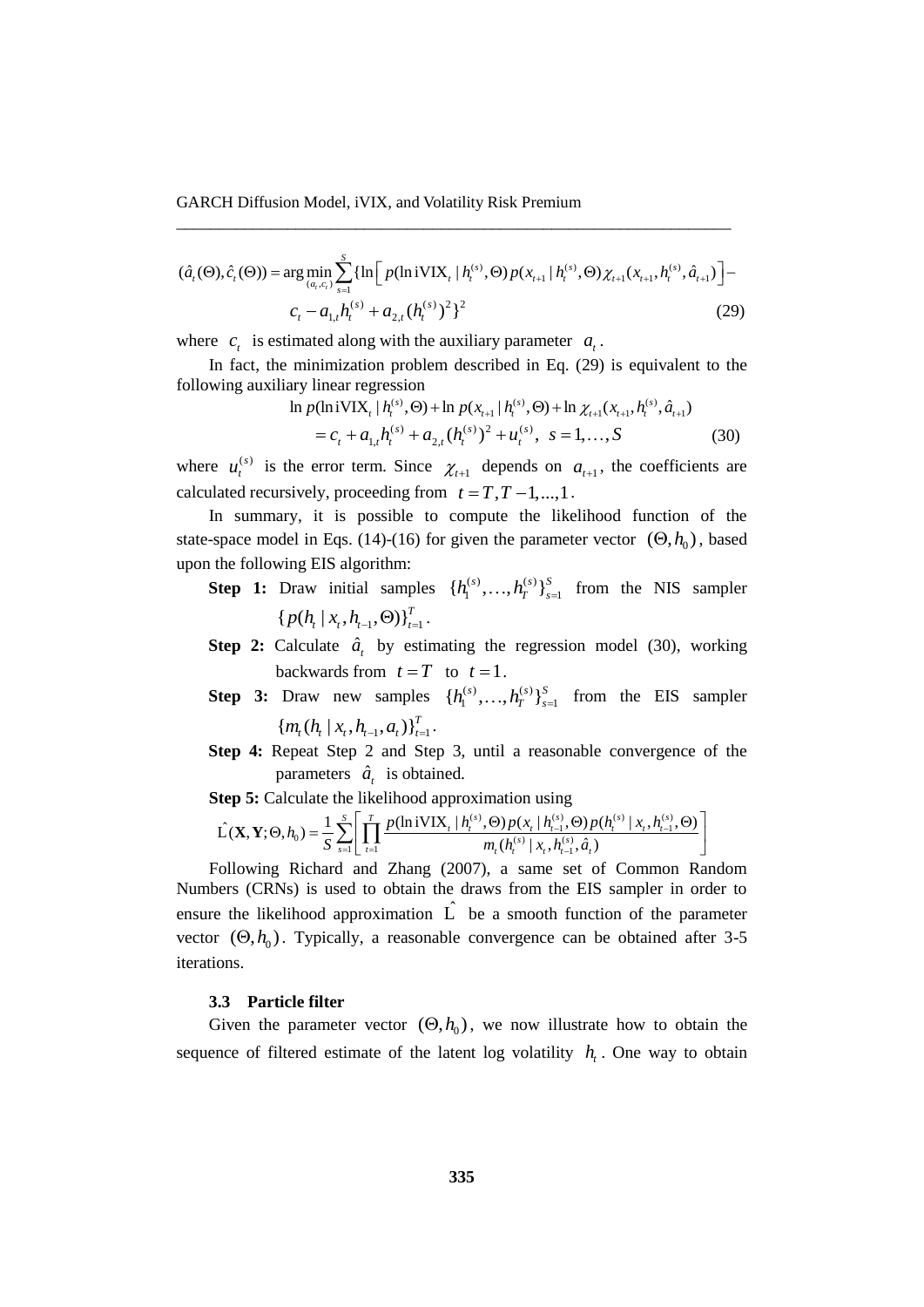these is by means of a particle filter (Gordon et al., 1993). For our practical filtering problem, we are interested in the filtered log volatility,  $E[h_t | F_t]$ , where  $F_t$  denotes the information set generated by the observations  $\{Z_1, \ldots, Z_t\}$ , and  $Z_s = (x_s, \ln iVIX_s)'$  denotes the joint observations of Shanghai 50ETF return and iVIX index at time *s*. Suppose that  $p(h_{t-1} | F_{t-1})$  is known and we want to obtain  $p(h_t | F_t)$ . First, notice that  $p(h_t | F_t) = \int p(h_t, h_{t-1} | F_t) dh_{t-1} = \int \frac{p(h_t, h_{t-1} | F_t)}{p(h_{t-1} | F_{t-1})} dP(h_{t-1} | F_{t-1})$  (31) obtain  $p(h_t | F_t)$ . First, notice that

\_\_\_\_\_\_\_\_\_\_\_\_\_\_\_\_\_\_\_\_\_\_\_\_\_\_\_\_\_\_\_\_\_\_\_\_\_\_\_\_\_\_\_\_\_\_\_\_\_\_\_\_\_\_\_\_\_\_\_\_\_\_

$$
p(h_{t} | F_{t})
$$
. First, notice that  
\n
$$
p(h_{t} | F_{t}) = \int p(h_{t}, h_{t-1} | F_{t}) dh_{t-1} = \int \frac{p(h_{t}, h_{t-1} | F_{t})}{p(h_{t-1} | F_{t-1})} dP(h_{t-1} | F_{t-1})
$$
\n
$$
P(h_{t-1} | F_{t-1}) = \int p(h_{t}, h_{t-1} | F_{t}) p(x_{t}, h_{t} | F_{t-1}), \text{ we get}
$$

Also, from 
$$
p(x_t, \text{lniVIX}_t, h_t, h_{t-1} | F_{t-1}) = p(h_t, h_{t-1} | F_t) p(x_t, \text{lniVIX}_t | F_{t-1})
$$
, we get  
\n
$$
p(h_t, h_{t-1} | F_t) = \frac{p(x_t, \text{lniVIX}_t, h_t, h_{t-1} | F_{t-1})}{p(x_t, \text{lniVIX}_t | F_{t-1})}
$$
\n
$$
= \frac{p(x_t, \text{lniVIX}_t | h_t, h_{t-1}, \Theta) p(h_t, h_{t-1} | F_{t-1})}{p(x_t, \text{lniVIX}_t | F_{t-1})}
$$
\n
$$
= \frac{p(\ln i \lor J X_h \Theta \cdot p) \cdot (h_t \cdot h_t \Theta \cdot p) \cdot (h_t \cdot p) - p(\ln i \Theta \cdot p)}{p(x_t, \ln i \lor J X_{t-1})}
$$
\n(32)

where  $p(x_t | h_t, h_{t-1}, \Theta)$  is the normal density of  $x_t$  with the conditional mean where  $p(x_t | h_t, h_{t-1}, \Theta)$  is the normal density of<br>  $(\mu - \frac{1}{2}e^{h_{t-1}})\Delta + \rho e^{h_{t-1}/2}[h_t - h_{t-1} - (\alpha e^{-h_{t-1}} - \beta - \frac{1}{2}\sigma^2)\Delta]/$ where  $p(x_t | h_t, h_{t-1}, \Theta)$  is the normal density of  $x_t$  with the conditional mean  $\mu - \frac{1}{2} e^{h_{t-1}} \Delta + \rho e^{h_{t-1}/2} [h_t - h_{t-1} - (\alpha e^{-h_{t-1}} - \beta - \frac{1}{2} \sigma^2) \Delta]/\sigma$  and the conditional variance  $e^{h_{t-1}}(1-\rho^2)\Delta$  and  $p(h_t | h_{t-1}, \Theta)$  is the normal density of  $h_t$  with the conditional mean  $h_{t-1} + (\alpha e^{-h_{t-1}} - \beta - \frac{1}{2}\sigma^2)$  $(\alpha e^{-h_{t-1}} - \beta - \frac{1}{2}\sigma^2)$  $h_{t-1} + (\alpha e^{-h_{t-1}} - \beta - \frac{1}{2}\sigma^2)\Delta$  and the conditional variance  $\sigma^2 \Delta$ .

$$
P~\text{Uugging Eq. (32) into Eq. (31), we get} \\ p(h_i|F_t) = \int \frac{p(\ln i \text{VIX}_i | h_i, \Theta) p(x_i | h_i, h_{i-1}, \Theta) p(h_i | h_{i-1}, \Theta)}{p(x_i, \ln i \text{VIX}_i | F_{t-1})} dP(h_{i-1} | F_{t-1}) \tag{33}
$$

In summary, the particle filter algorithm for estimating the latent log volatility as follows:

- **Step 1:** Given a set of random samples  $\{h_{t-1}^{(1)},...,h_{t-1}^{(N)}\}$  from the probability density function  $p(h_{t-1} | F_{t-1})$ .
- **Step 2:** Draw samples  $\{h_i^{(1^*)}, \ldots, h_i^{(N^*)}\}\$  from the probability density function  $p(h_{t} | h_{t-1}, \Theta)$ .

**Step 3:** Compute the normalised weight for each sample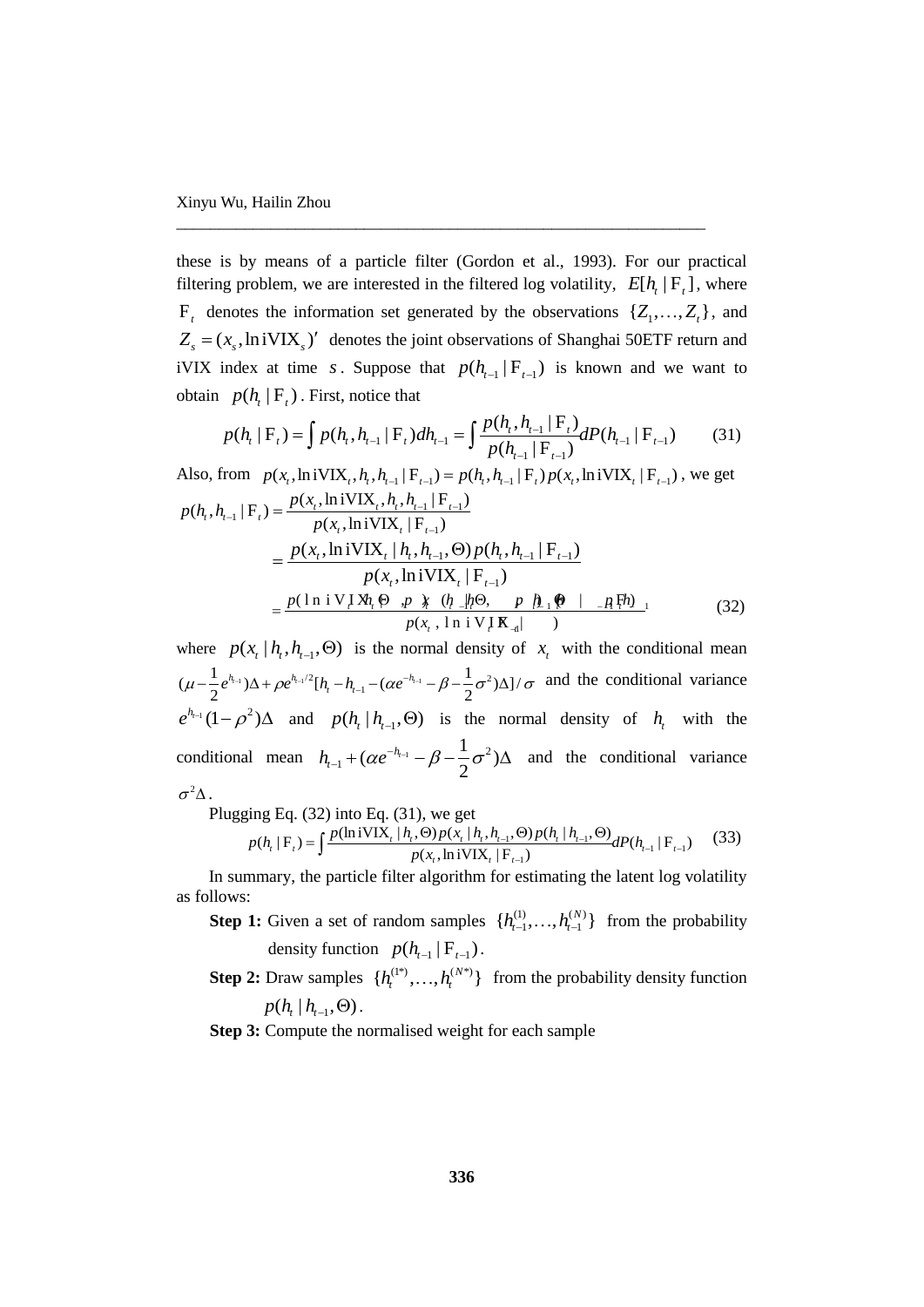$$
q_{j} = \frac{p(\ln i\text{VIX}_{t} | h_{t}^{(j^{*})}, \Theta) p(x_{t} | h_{t}^{(j^{*})}, h_{t-1}^{(j)}, \Theta)}{\sum_{i=1}^{N} p(\ln i\text{VIX}_{t} | h_{t}^{(i^{*})}, \Theta) p(x_{t} | h_{t}^{(i^{*})}, h_{t-1}^{(j)}, \Theta)}, \quad j = 1,...,N
$$

\_\_\_\_\_\_\_\_\_\_\_\_\_\_\_\_\_\_\_\_\_\_\_\_\_\_\_\_\_\_\_\_\_\_\_\_\_\_\_\_\_\_\_\_\_\_\_\_\_\_\_\_\_\_\_\_\_\_\_\_\_\_\_\_\_

Thus define a discrete distribution over  $\{h_i^{(1^*)},...,h_i^{(N^*)}\}$ , with probability mass  $\{q_1, \ldots, q_N\}$ .

**Step 4:** Resample N times from the discrete distribution defined above to generate samples  $\{h_t^{(1)},...,h_t^{(N)}\}$ .

# **4. Empirical analysis**

#### **4.1 The data**

In the empirical analysis we use daily data on the Shanghai 50ETF returns and iVIX index values from February 9, 2015 to February 5, 2016. The 50ETF returns computed are logarithmic, i.e.,  $x_t = \log p_t - \log p_{t-1}$ , where  $p_t$  is the closing price. The sample size is 244 for both 50ETF return and iVIX index values. The joint time-series is plotted in Figure 1. The data of Shanghai 50ETF is obtained from the Wind Database of China. The data of iVIX index is obtained from the Shanghai Stock Exchange.



**Figure 1: Joint time series of 50ETF returns and iVIX index**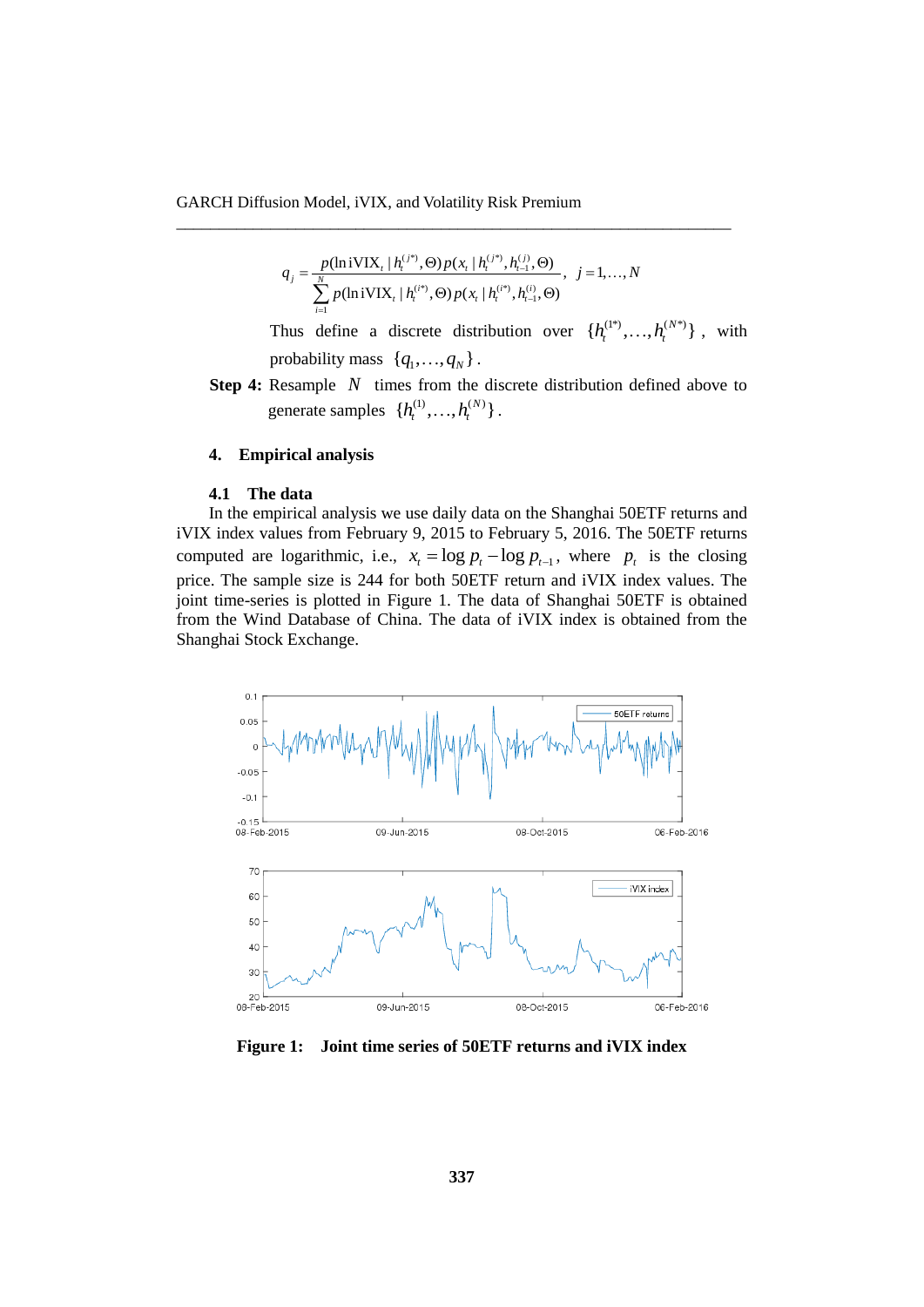Summary statistics for the 50ETF returns and iVIX index values are shown in Table 1. As can be seen from the table, the 50ETF returns are skewed and leptokurtic. Jarque-Bera statistics suggests that the assumption of normality is rejected for the 50ETF return series. The summary statistics for iVIX index suggest that the 50ETF has about 37.89% annualized volatility, and the volatility ranging from 23.33% to 63.79% over the sample period. Furthermore, from Figure 1 we can observe that the 50ETF returns exhibit time-varying volatility and volatility clustering during the sample period. The results also show that the iVIX index exhibits significant characteristic of mean reversion and the behavior of highly volatile.

\_\_\_\_\_\_\_\_\_\_\_\_\_\_\_\_\_\_\_\_\_\_\_\_\_\_\_\_\_\_\_\_\_\_\_\_\_\_\_\_\_\_\_\_\_\_\_\_\_\_\_\_\_\_\_\_\_\_\_\_\_\_

**Table 1. Descriptive statistics of 50ETF returns and iVIX index**

| Data  | <b>Mean</b> | Min       | Max         | Std.   | <b>Skew</b> | Kurt   | <b>Jarque</b><br>-Bera |
|-------|-------------|-----------|-------------|--------|-------------|--------|------------------------|
| 50ETF | $-0.0006$   | $-0.1052$ | 0.0809      | 0.0258 | $-0.6184$   | 5.4709 | 77.619<br>(0.000)      |
| iVIX  | 37.893      | 23.330    | 63.788<br>6 | 9.0517 | 0.7109      | 3.007  | 20.552<br>(0.002)      |

*Note:* The number in parenthesis is the P-values of Jarque-Bera tests.

## **4.2 Estimation results**

Based upon the joint data on the 50ETF returns and iVIX index values, the objective and risk-neutral parameters of the GARCH diffusion model are estimated by applying the EIS-ML method described in Section 3. Table 2 reports the estimation results.

| <b>Estimation results</b><br>Table 2. |                       |                    |                     |                    |                    |         |  |  |  |  |
|---------------------------------------|-----------------------|--------------------|---------------------|--------------------|--------------------|---------|--|--|--|--|
| Objective                             | $\mu$                 | $\alpha$           |                     | $\sigma$           |                    | Log-lik |  |  |  |  |
| parameter                             | 0.0377<br>(0.3672)    | 1.8293<br>(0.8456) | 10.9872<br>(6.2433) | 2.0439<br>(0.2253) | 0.0073<br>(0.0655) | 856.770 |  |  |  |  |
| Risk-neutral                          | $\alpha^*$            |                    | δ                   |                    |                    |         |  |  |  |  |
| parameter                             | $-0.1757$<br>(0.0729) | 0.5935<br>(0.2481) | 0.0030<br>(0.0075)  |                    |                    |         |  |  |  |  |

*Note:* The EIS-ML method is implemented by using S=32 Monte Carlo draws and 5 EIS iterations. The number in parenthesis is the asymptotic (statistical) standard error which is obtained from a numerical approximation to the Hessian. Log-lik denotes the log-likelihood value.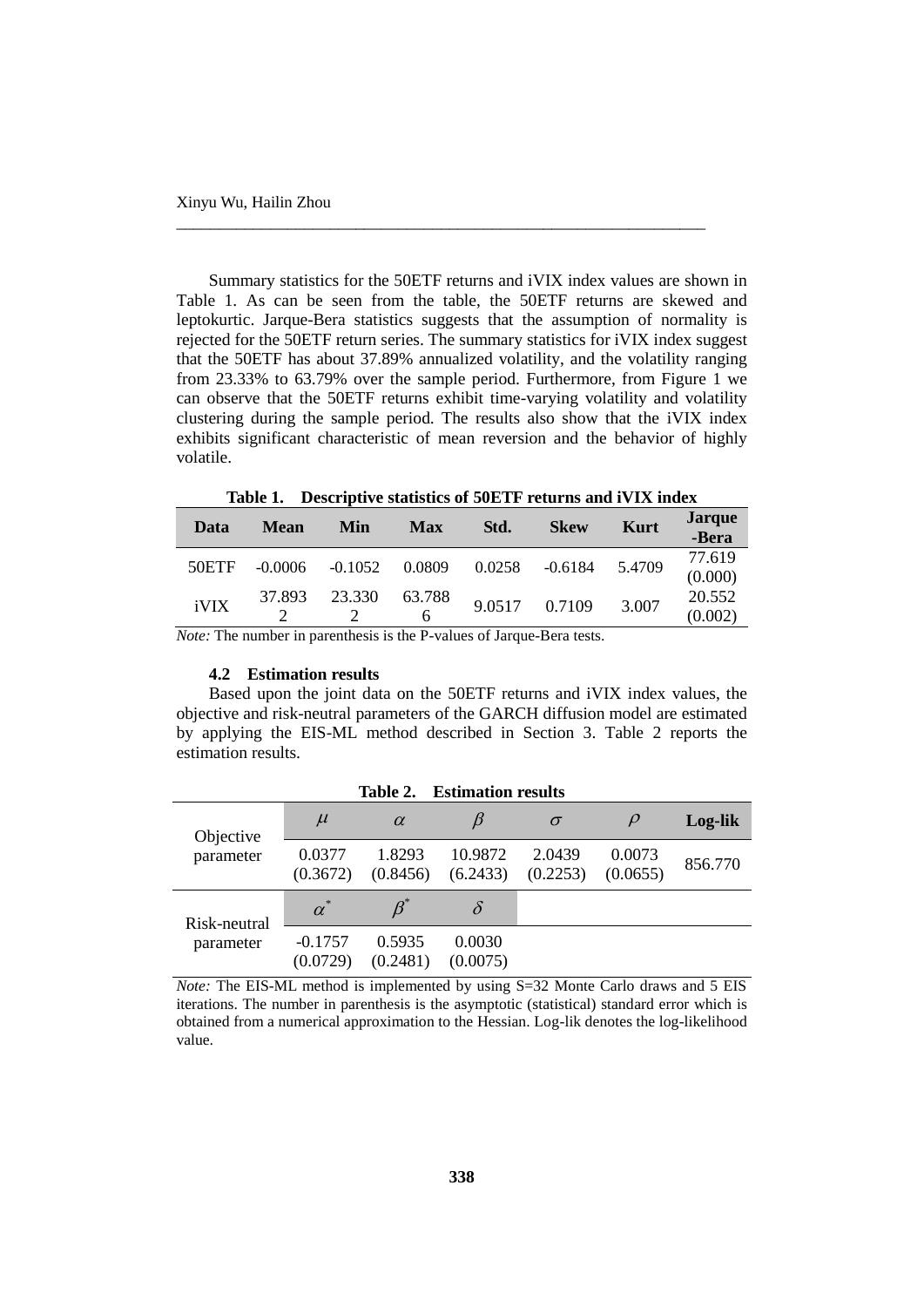Our results show that the mean of the 50ETF returns is  $\mu = 0.0377$ . The long-run mean of the volatility is  $\alpha / \beta = 0.1665$ , with a fast mean-reversion speed of  $\beta = 10.9872$ . The estimates of the long-run mean of the volatility are higher than the unconditional sample variance of  $0.1598 (= 0.0258<sup>2</sup> \times 240)$  (see Table 1). The estimate of the "leverage effect" parameter  $\rho$  is close to zero and not significant. The estimated objective and risk-neutral parameters  $(\alpha, \beta)$  and  $(\alpha^*, \beta^*)$  are quite different. It suggests that the volatility risk has mostly likely been priced by the market.

\_\_\_\_\_\_\_\_\_\_\_\_\_\_\_\_\_\_\_\_\_\_\_\_\_\_\_\_\_\_\_\_\_\_\_\_\_\_\_\_\_\_\_\_\_\_\_\_\_\_\_\_\_\_\_\_\_\_\_\_\_\_\_\_\_

The estimate for  $\delta$ , which is the parameter corresponding to the measurement error of iVIX index, closes to zero and is not significant, implying that the measurement error in iVIX can be ignored.

The estimated parameters allow us to estimate the latent volatility,  $V_t$ , via the particle filter algorithm. Figure 2 plots the estimated volatilities based upon the joint data. It can be seen from the figure that there is large fluctuations in the Shanghai stock market in 2015.



**Figure 2: Estimated volatilities**

As noted in Section 2.2, the estimation of the complete objective and risk-neutral parameters and spot volatility based upon the joint data allow us to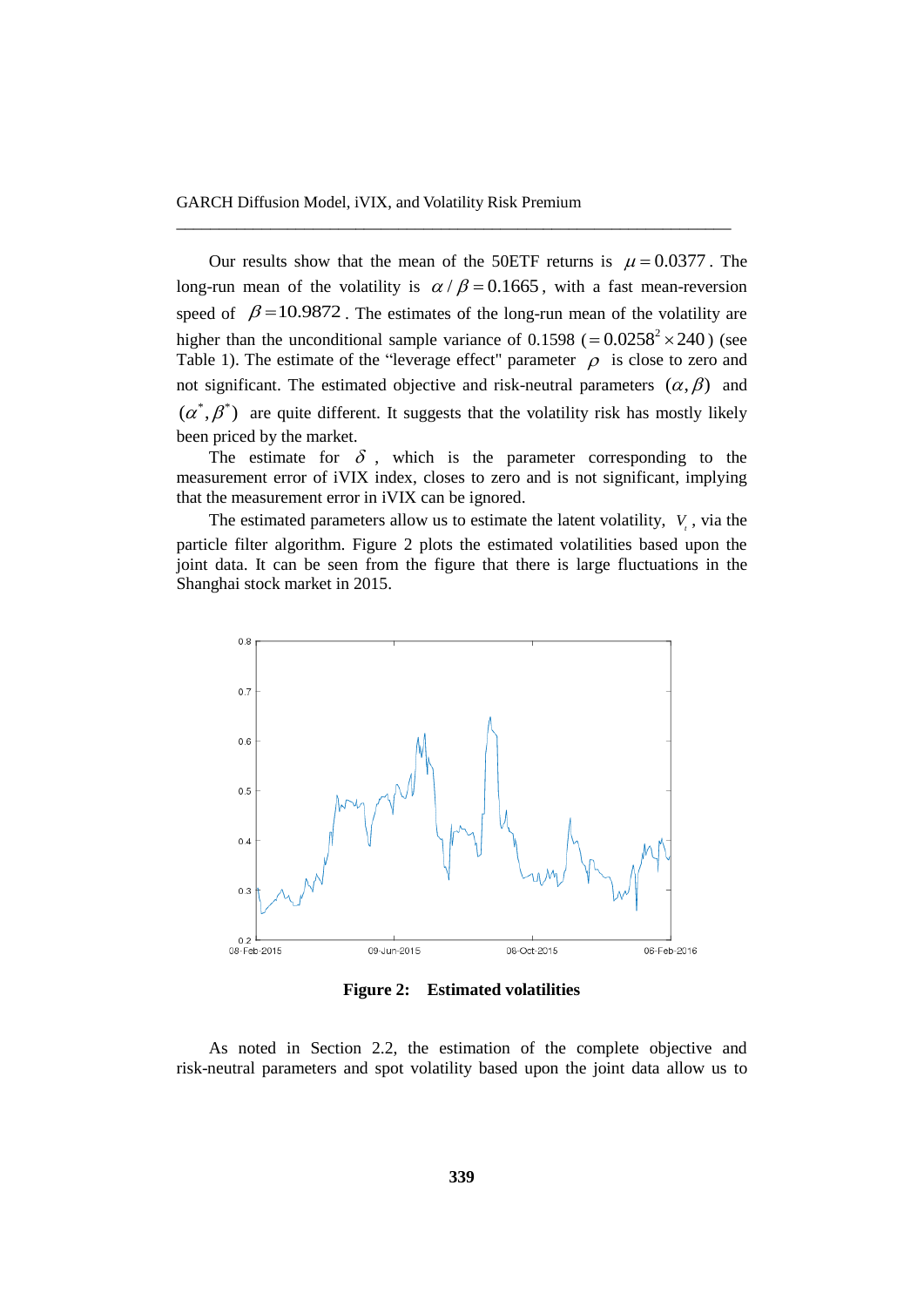compute the volatility risk premium. Therefore, we can compute the sample path for the volatility risk premium appearing in Eq. (6). The result is reported in Figure 3. It can be seen from the figure that the volatility risk is priced, and the volatility risk premium is negative during the sample period, implying that investors act risk averse in the Shanghai stock market.

\_\_\_\_\_\_\_\_\_\_\_\_\_\_\_\_\_\_\_\_\_\_\_\_\_\_\_\_\_\_\_\_\_\_\_\_\_\_\_\_\_\_\_\_\_\_\_\_\_\_\_\_\_\_\_\_\_\_\_\_\_\_



**Figure 3: Estimated volatility risk premiums**

# **5. Conclusion**

In this paper, we proposed an estimation procedure for extracting the volatility risk premium in the context of the non-affine GARCH diffusion model of stochastic volatility, using joint data on the 50ETF returns and iVIX index values. The proposed estimation procedure is based on the ML method, where the likelihood function of the model is evaluated using the EIS technique. The approach is flexible and simple to implement. A theoretical iVIX formula in the GARCH diffusion model is derived. It is efficient enough to apply the EIS-ML method to the estimation of model (objective and risk-neutral) parameters from the joint data. To estimate the latent state variable, we developed a particle filter algorithm based upon the joint data. The empirical results show that the volatility risk is priced, and the volatility risk premium is negative, implying that investors act risk averse in the Shanghai stock market.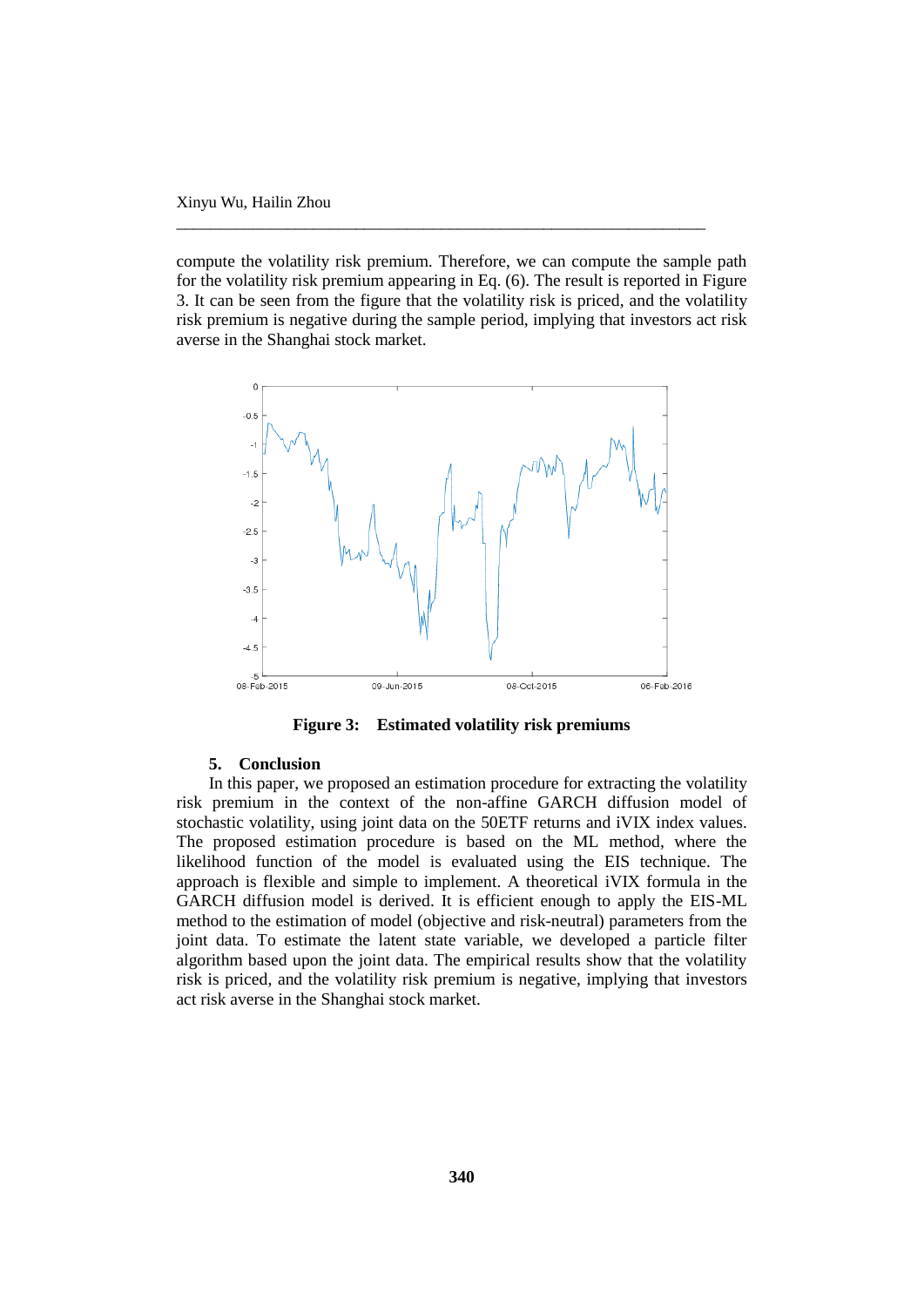GARCH Diffusion Model, iVIX, and Volatility Risk Premium

#### **ACKNOWLEDGEMENTS**

*This work was supported by the National Natural Science Foundation of China under Grant No. 71501001, the MOE (Ministry of Education in China) Project of Humanities and Social Sciences under Grant No. 14YJC790133, the China Postdoctoral Science Foundation (2015M580416), the Natural Science Foundation of Anhui Province of China under Grant No. 1408085QG139, and the Anhui Province College Excellent Young Talents Fund of China under Grant No. 2013SQRW025ZD.*

\_\_\_\_\_\_\_\_\_\_\_\_\_\_\_\_\_\_\_\_\_\_\_\_\_\_\_\_\_\_\_\_\_\_\_\_\_\_\_\_\_\_\_\_\_\_\_\_\_\_\_\_\_\_\_\_\_\_\_\_\_\_\_\_\_

#### **REFERENCES**

- [1] **Aït-Sahalia, Y., Kimmel, R. (2007),** *Maximum Likelihood Estimation of Stochastic Volatility Models; Journal of Financial Economics* 83, 413-452;
- [2] **Bollerslev, T., Gibson, M., Zhou, H. (2011),** *Dynamic Estimation of Volatility Risk Premia and Investor Risk Aversion from Option-Implied and Realized Volatilities; Journal of Econometrics* 160(1), 235-245;
- [3] **Cheng, A., Gallant, A.R., Ji, C., Lee, B.S. (2008),** *A Gaussian Approximation Scheme for Computation of Option Prices in Stochastic Volatility Models; Journal of Econometrics* 146(1), 44-58;
- [4] **Chernov, M., Ghysels, E. (2000),** *A Study towards a Unified Approach to the Joint Estimation of Objective and Risk Neutral Measures for the Purpose of Options Valuation; Journal of Financial Economics* 56(3), 407-458;
- [5] **Chernov, M., Gallant, A.R., Ghysels, E., Tauchen, G. (2003),** *Alternative Models for Stock Price Dynamics; Journal of Econometrics* 116, 225-257;
- [6] **Chourdakis, K. (2004),** *Non-affine Option Pricing; Journal of Derivatives*  11(3), 10-25;
- [7] **Chourdakis, K., Dotsis, G. (2011),** *Maximum Likelihood Estimation of Non-Affine Volatility Processes; Journal of Empirical Finance* 18(3), 533-545;
- [8] **Christoffersen, P., Jacobs, K., Mimouni, K. (2010),** *Volatility Dynamics for the S&P 500: Evidence from Realized Volatility, Daily Returns, and Option Prices; Review of Financial Studies* 23(8), 3141-3189;
- [9] **Drimus, G.G. (2012),** *Options on Realized Variance by Transform Methods: A Non-Affine Stochastic Volatility Model; Quantitative Finance* 12(11), 1679-1694;
- [10] **Duan, J.C., Yeh, C.Y. (2010),** *Jump and Volatility Risk Premiums Implied by VIX; Journal of Economic Dynamics and Control* 34, 2232-2244;
- [11] **Durham, G.B. (2013),** *Risk-neutral Modelling with Affine and Non-Affine Models; Journal of Financial Econometrics* 11(4), 650-681;